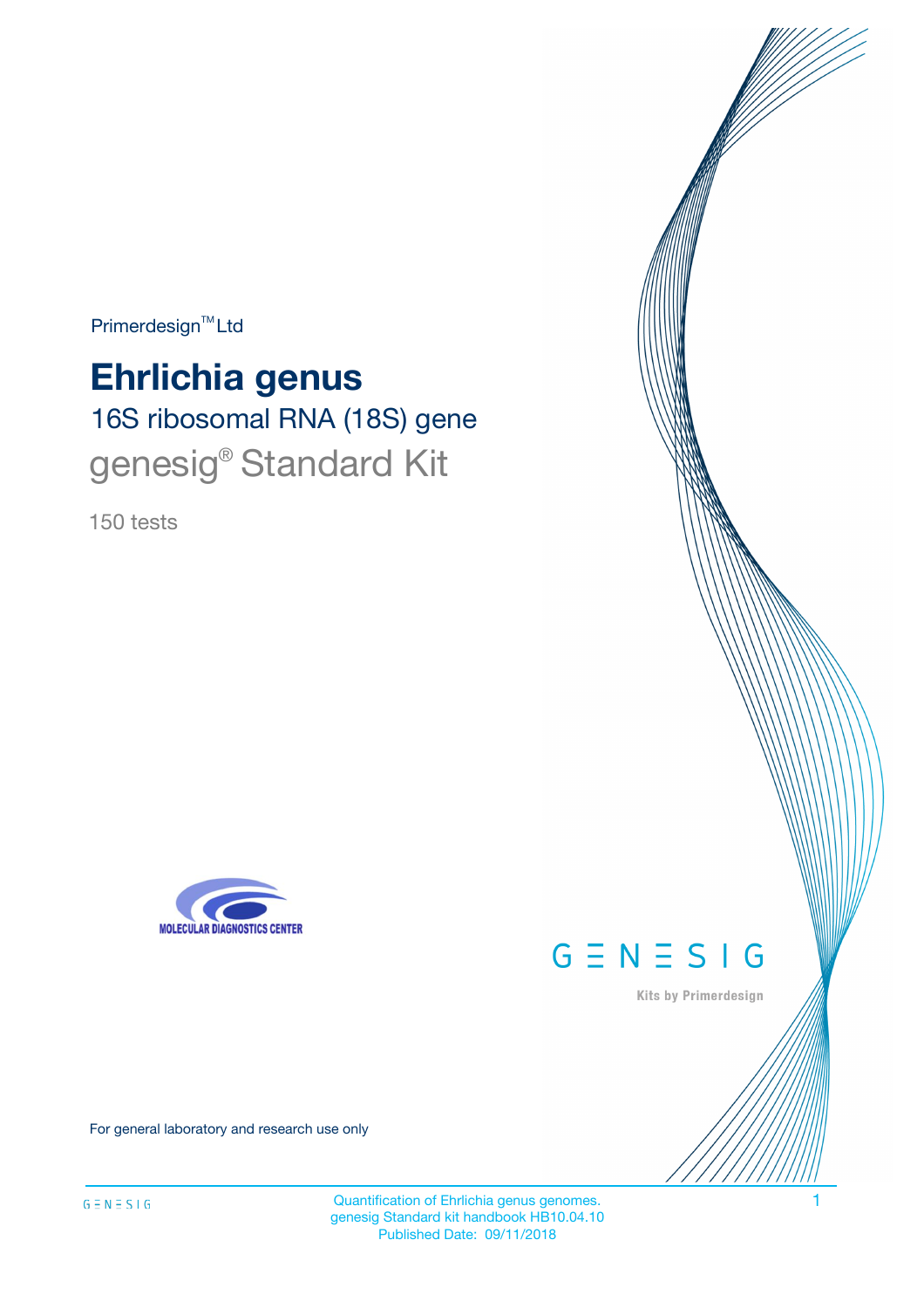# Introduction to Ehrlichia genus

Ehrlichia is a genus of small, Gram-negative, obligatory intracellular bacteria belonging to the Anaplasmataceae family. Ehrlichia genomes consist of a circular DNA chromosome of about 1.1 to 1.7Mb varying between species. Ehrlichia infection targets blood cells causing either Human granulocytic ehrlichiosis (HGE) or Human monocytic ehrlichiosis (HME) based on the type of blood cell infected.

Ehrlichiosis use ticks as vectors for infecting mammals with lone star tick-associated bacteria infecting monocytes and deer tick-associated bacteria infecting granulocytes. The bacteria attach to the host cell via an interaction between the bacterial 120-kD surface-exposed glycoprotein and the host-cell expressed E and L selectins, triggering receptor-mediated endocytosis. The bacteria survives in the leukocyte phagosome (called morula), where they divide by binary fission to produce microcolonies. The infected cell is destroyed by the morula, releasing bacteria to infect nearby cells.

Symptoms of HME and HGE include sudden fever, head and muscle aches and in some cases, a rash. In immunocompromised hosts, ehrlichiosis may be severe, manifesting as a Rocky Mountain spotted fever (RMSF)–like illness that may be fatal. Prevention is mainly avoiding exposure to ticks as there is no vaccine but Doxycycline is used in treatment after infection.

The genus Ehrlichia comprises the species E. canis, E. chaffeensis, E. ewingii, E. muris and E. ruminantium.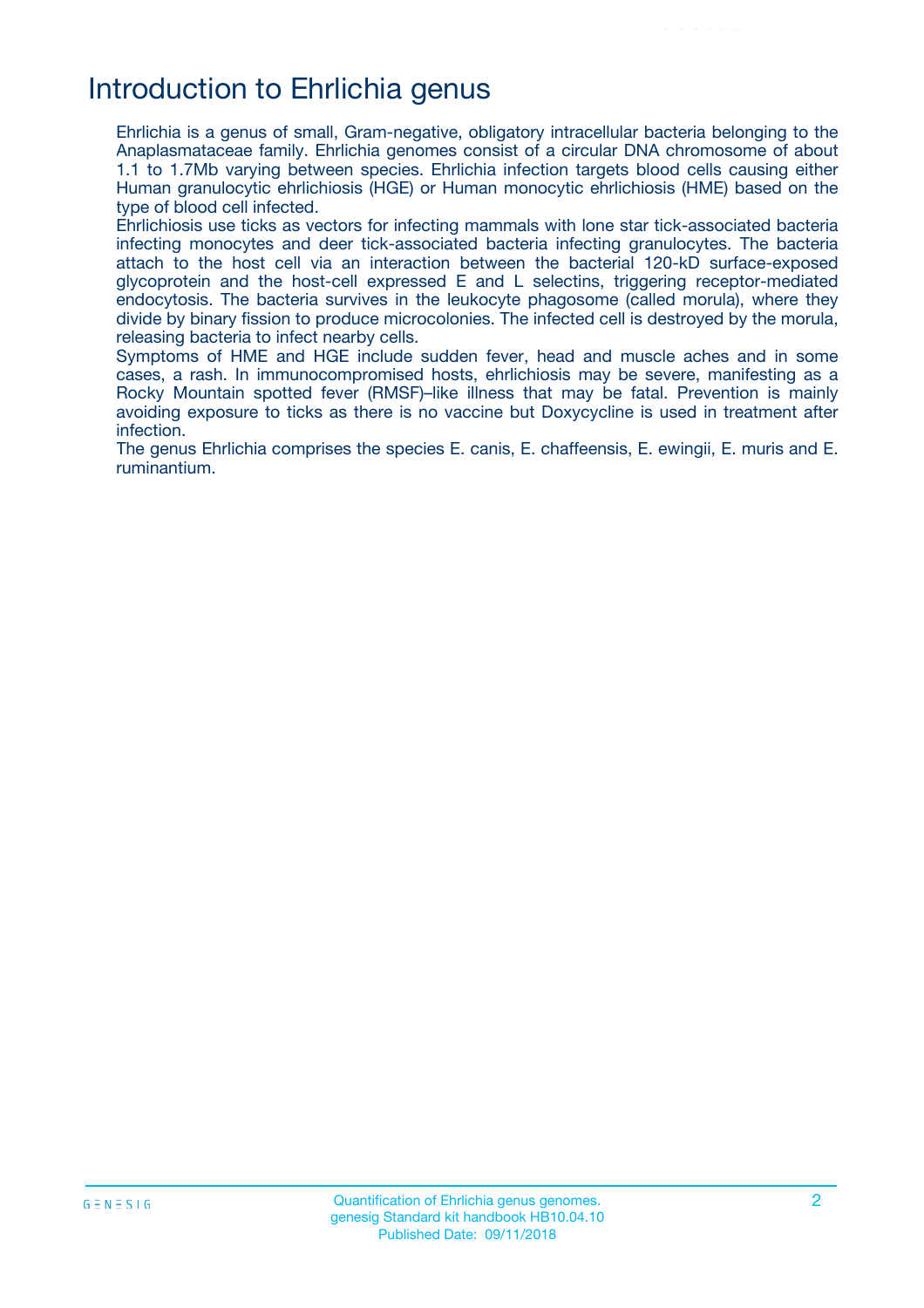The Primerdesign genesig Kit for Ehrlichia genus (Ehrlichia\_spp) genomes is designed for the in vitro quantification of Ehrlichia\_spp genomes. The kit is designed to have a broad detection profile. Specifically, the primers represent 100% homology with over 95% of the NCBI database reference sequences available at the time of design.

The dynamics of genetic variation means that new sequence information may become available after the initial design. Primerdesign periodically reviews the detection profiles of our kits and when required releases new versions.

If you require further information, or have a specific question about the detection profile of this kit then please send an e.mail to enquiry@primerdesign.co.uk and our bioinformatics team will answer your question.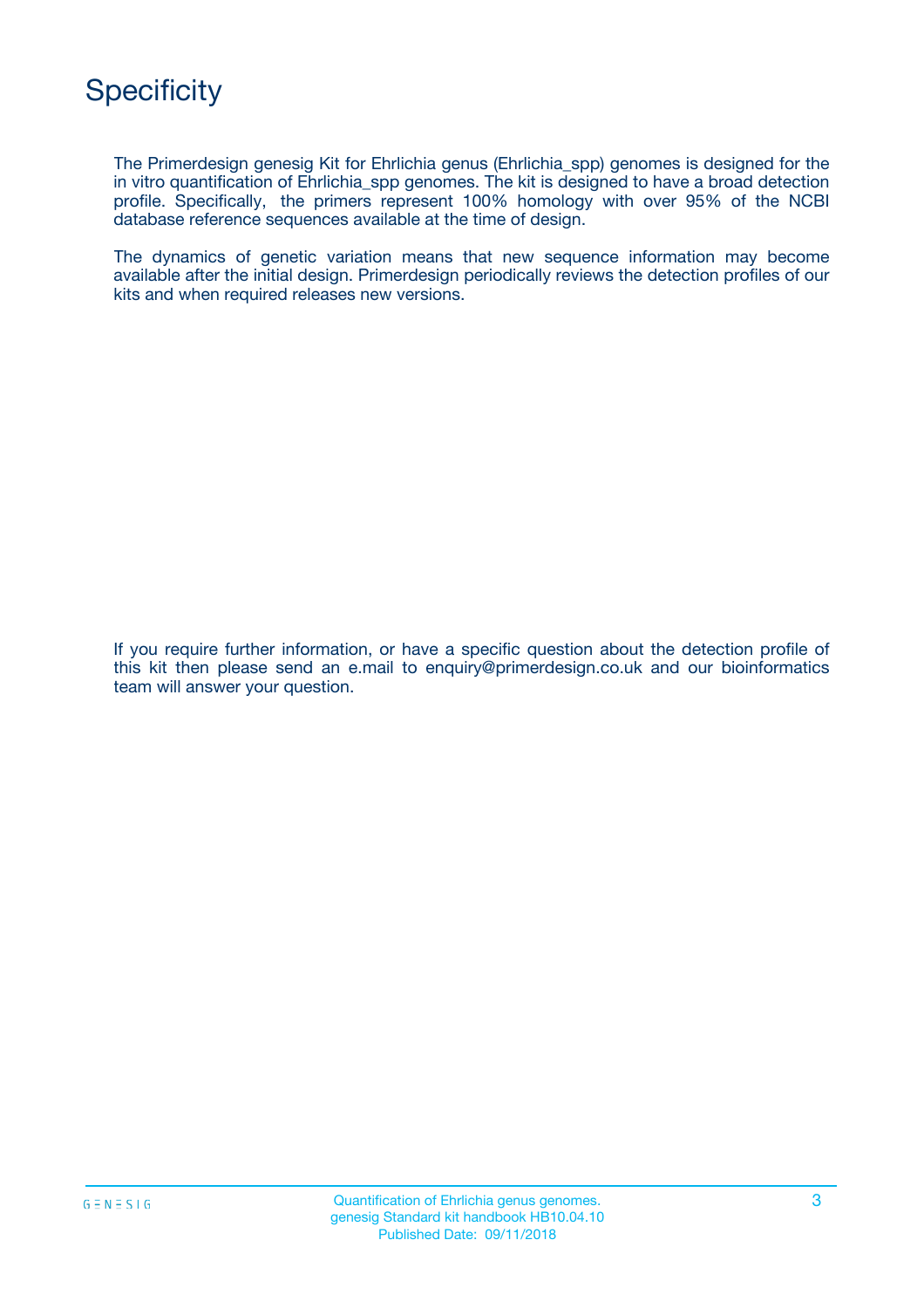# Kit contents

- **Ehrlichia\_spp specific primer/probe mix (150 reactions BROWN)** FAM labelled
- **Ehrlichia\_spp positive control template (for Standard curve RED)**
- **RNase/DNase free water (WHITE)** for resuspension of primer/probe mixes
- **Template preparation buffer (YELLOW)** for resuspension of positive control template and standard curve preparation

# Reagents and equipment to be supplied by the user

### **Real-time PCR Instrument**

#### **Extraction kit**

This kit is recommended for use with genesig Easy DNA/RNA extraction kit. However, it is designed to work well with all processes that yield high quality RNA and DNA with minimal PCR inhibitors.

#### **oasig**TM **lyophilised or Precision**®**PLUS 2X qPCR Master Mix**

This kit is intended for use with oasig or PrecisionPLUS2X qPCR Master Mix.

**Pipettors and Tips**

**Vortex and centrifuge**

**Thin walled 1.5 ml PCR reaction tubes**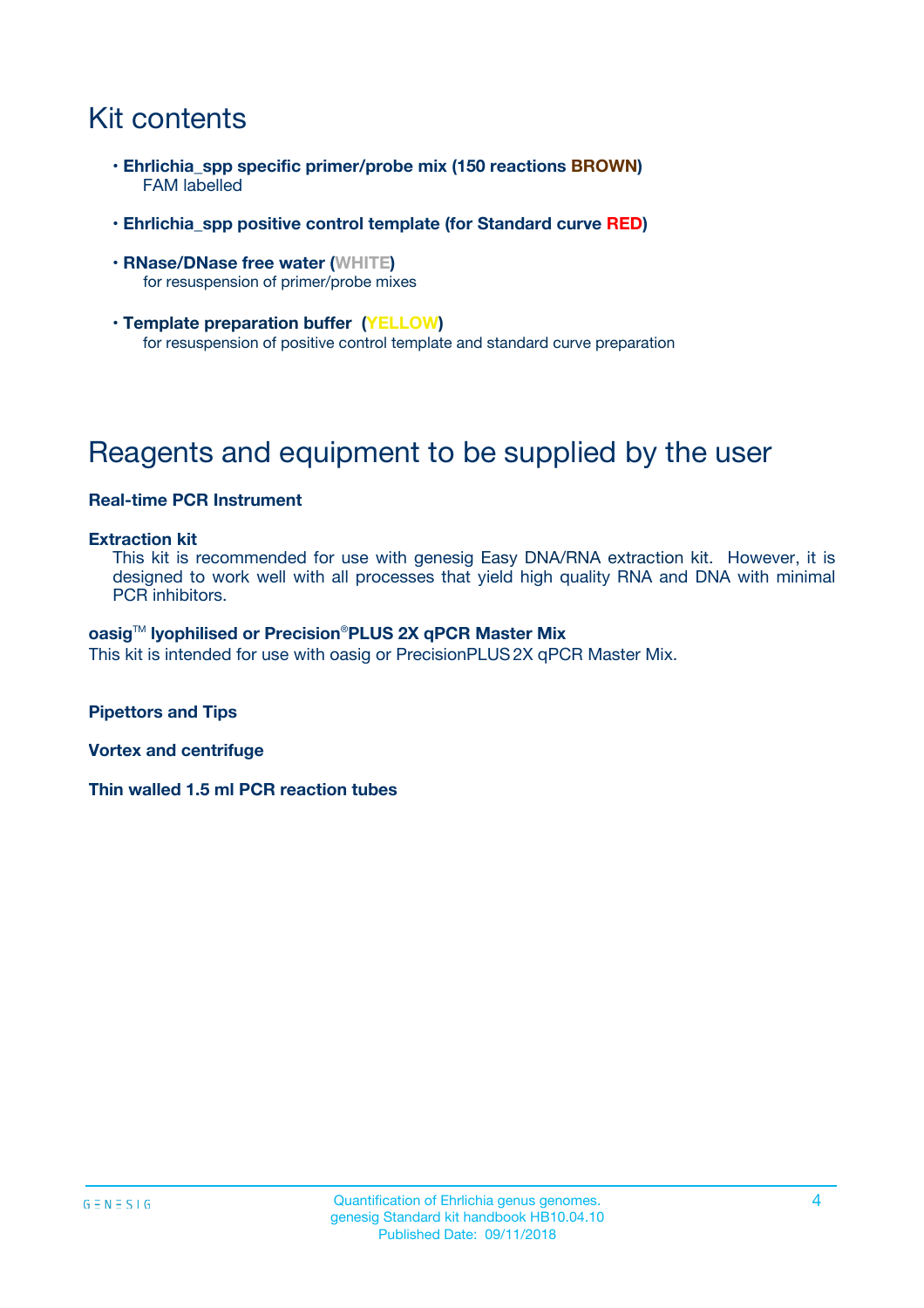### Kit storage and stability

This kit is stable at room temperature but should be stored at -20ºC on arrival. Once the lyophilised components have been resuspended they should not be exposed to temperatures above -20°C for longer than 30 minutes at a time and unnecessary repeated freeze/thawing should be avoided. The kit is stable for six months from the date of resuspension under these circumstances.

If a standard curve dilution series is prepared this can be stored frozen for an extended period. If you see any degradation in this serial dilution a fresh standard curve can be prepared from the positive control.

Primerdesign does not recommend using the kit after the expiry date stated on the pack.

### Suitable sample material

All kinds of sample material suited for PCR amplification can be used. Please ensure the samples are suitable in terms of purity, concentration, and DNA integrity. Always run at least one negative control with the samples. To prepare a negative-control, replace the template DNA sample with RNase/DNase free water.

### Dynamic range of test

Under optimal PCR conditions genesig Ehrlichia\_spp detection kits have very high priming efficiencies of >95% and can detect less than 100 copies of target template.

### Notices and disclaimers

This product is developed, designed and sold for research purposes only. It is not intended for human diagnostic or drug purposes or to be administered to humans unless clearly expressed for that purpose by the Food and Drug Administration in the USA or the appropriate regulatory authorities in the country of use. During the warranty period Primerdesign genesig detection kits allow precise and reproducible data recovery combined with excellent sensitivity. For data obtained by violation to the general GLP guidelines and the manufacturer's recommendations the right to claim under guarantee is expired. PCR is a proprietary technology covered by several US and foreign patents. These patents are owned by Roche Molecular Systems Inc. and have been sub-licensed by PE Corporation in certain fields. Depending on your specific application you may need a license from Roche or PE to practice PCR. Additional information on purchasing licenses to practice the PCR process may be obtained by contacting the Director of Licensing at Roche Molecular Systems, 1145 Atlantic Avenue, Alameda, CA 94501 or Applied Biosystems business group of the Applera Corporation, 850 Lincoln Centre Drive, Foster City, CA 94404. In addition, the 5' nuclease assay and other homogeneous amplification methods used in connection with the PCR process may be covered by U.S. Patents 5,210,015 and 5,487,972, owned by Roche Molecular Systems, Inc, and by U.S. Patent 5,538,848, owned by The Perkin-Elmer Corporation.

### Trademarks

Primerdesign™ is a trademark of Primerdesign Ltd.

genesig $^\circledR$  is a registered trademark of Primerdesign Ltd.

The PCR process is covered by US Patents 4,683,195, and 4,683,202 and foreign equivalents owned by Hoffmann-La Roche AG. BI, ABI PRISM® GeneAmp® and MicroAmp® are registered trademarks of the Applera Genomics (Applied Biosystems Corporation). BIOMEK® is a registered trademark of Beckman Instruments, Inc.; iCycler™ is a registered trademark of Bio-Rad Laboratories, Rotor-Gene is a trademark of Corbett Research. LightCycler™ is a registered trademark of the Idaho Technology Inc. GeneAmp®, TaqMan® and AmpliTaqGold® are registered trademarks of Roche Molecular Systems, Inc., The purchase of the Primerdesign reagents cannot be construed as an authorization or implicit license to practice PCR under any patents held by Hoffmann-LaRoche Inc.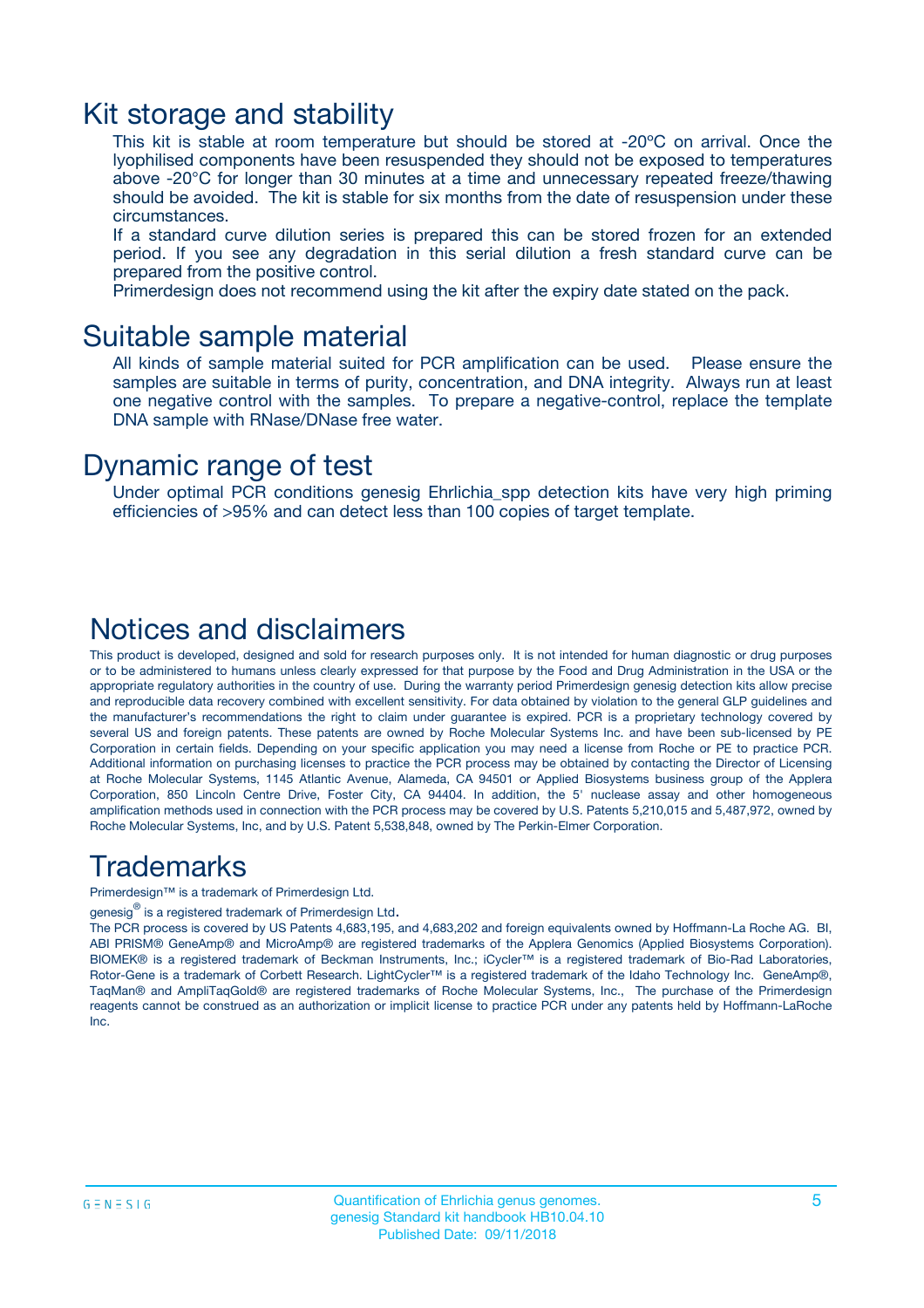## Principles of the test

#### **Real-time PCR**

A Ehrlichia spp specific primer and probe mix is provided and this can be detected through the FAM channel.

The primer and probe mix provided exploits the so-called TaqMan® principle. During PCR amplification, forward and reverse primers hybridize to the Ehrlichia\_spp DNA. A fluorogenic probe is included in the same reaction mixture which consists of a DNA probe labeled with a 5`-dye and a 3`-quencher. During PCR amplification, the probe is cleaved and the reporter dye and quencher are separated. The resulting increase in fluorescence can be detected on a range of qPCR platforms.

#### **Positive control**

For copy number determination and as a positive control for the PCR set up, the kit contains a positive control template. This can be used to generate a standard curve of Ehrlichia\_spp copy number / Cq value. Alternatively the positive control can be used at a single dilution where full quantitative analysis of the samples is not required. Each time the kit is used, at least one positive control reaction must be included in the run. A positive result indicates that the primers and probes for detecting the target Ehrlichia\_spp gene worked properly in that particular experimental scenario. If a negative result is obtained the test results are invalid and must be repeated. Care should be taken to ensure that the positive control does not contaminate any other kit component which would lead to false-positive results. This can be achieved by handling this component in a Post PCR environment. Care should also be taken to avoid cross-contamination of other samples when adding the positive control to the run. This can be avoided by sealing all other samples and negative controls before pipetting the positive control into the positive control well.

#### **Negative control**

To validate any positive findings a negative control reaction should be included every time the kit is used. For this reaction the RNase/DNase free water should be used instead of template. A negative result indicates that the reagents have not become contaminated while setting up the run.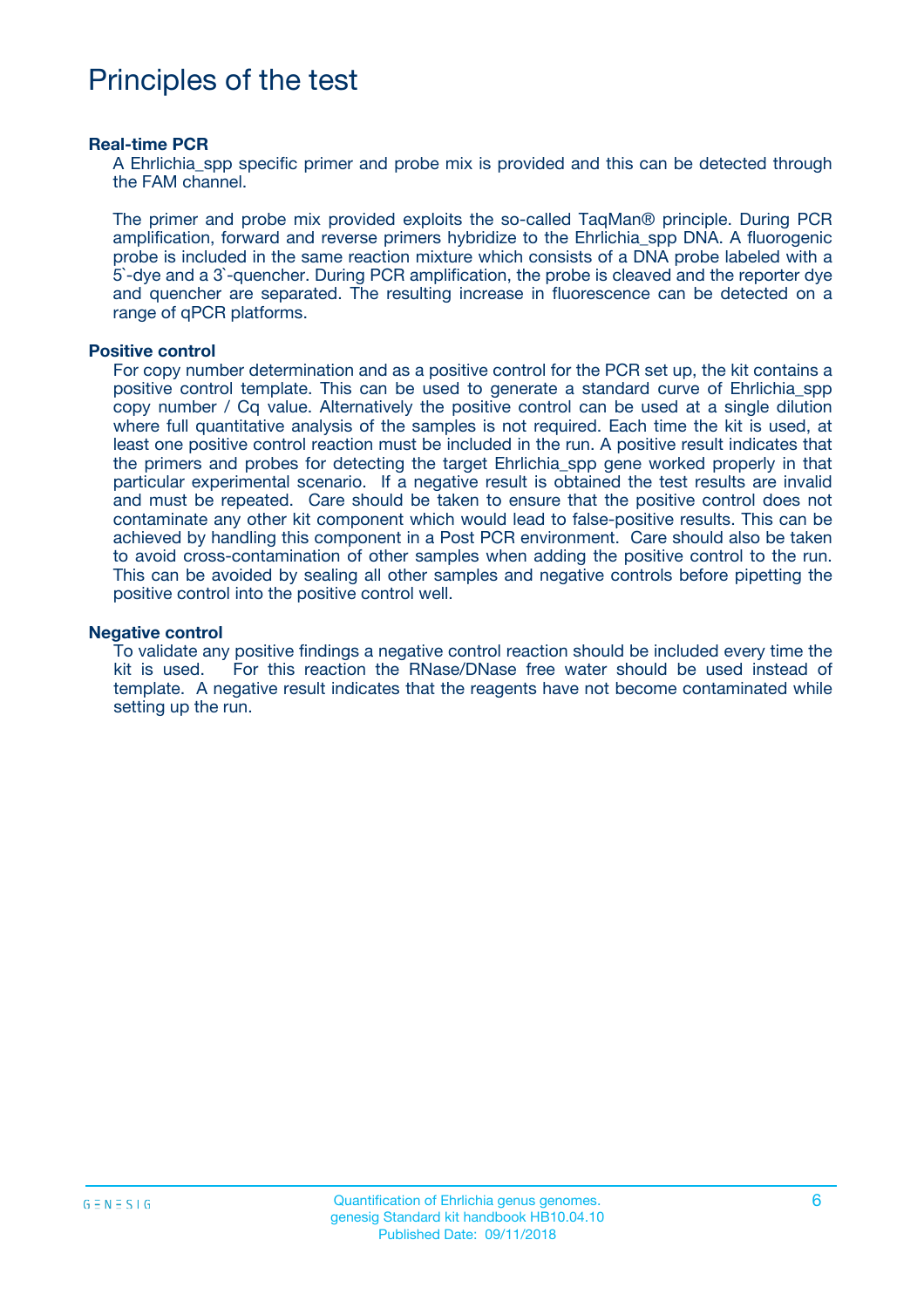### Resuspension protocol

To minimize the risk of contamination with foreign DNA, we recommend that all pipetting be performed in a PCR clean environment. Ideally this would be a designated PCR lab or PCR cabinet. Filter tips are recommended for all pipetting steps.

#### **1. Pulse-spin each tube in a centrifuge before opening.**

This will ensure lyophilised primer and probe mix is in the base of the tube and is not spilt upon opening the tube.

**2. Resuspend the kit components in the RNase/DNase free water supplied, according to the table below.**

To ensure complete resuspension, vortex each tube thoroughly.

| Component - resuspend in water         | Volume |
|----------------------------------------|--------|
| <b>Pre-PCR pack</b>                    |        |
| Ehrlichia_spp primer/probe mix (BROWN) | 165 ul |

#### **3. Resuspend the positive control template in the template preparation buffer supplied, according to the table below:**

To ensure complete resuspension, vortex the tube thoroughly.

| Component - resuspend in template preparation buffer |             |  |
|------------------------------------------------------|-------------|--|
| <b>Post-PCR heat-sealed foil</b>                     |             |  |
| Ehrlichia_spp Positive Control Template (RED) *      | $500$ $\mu$ |  |

\* This component contains high copy number template and is a VERY significant contamination risk. It must be opened and handled in a separate laboratory environment, away from the other components.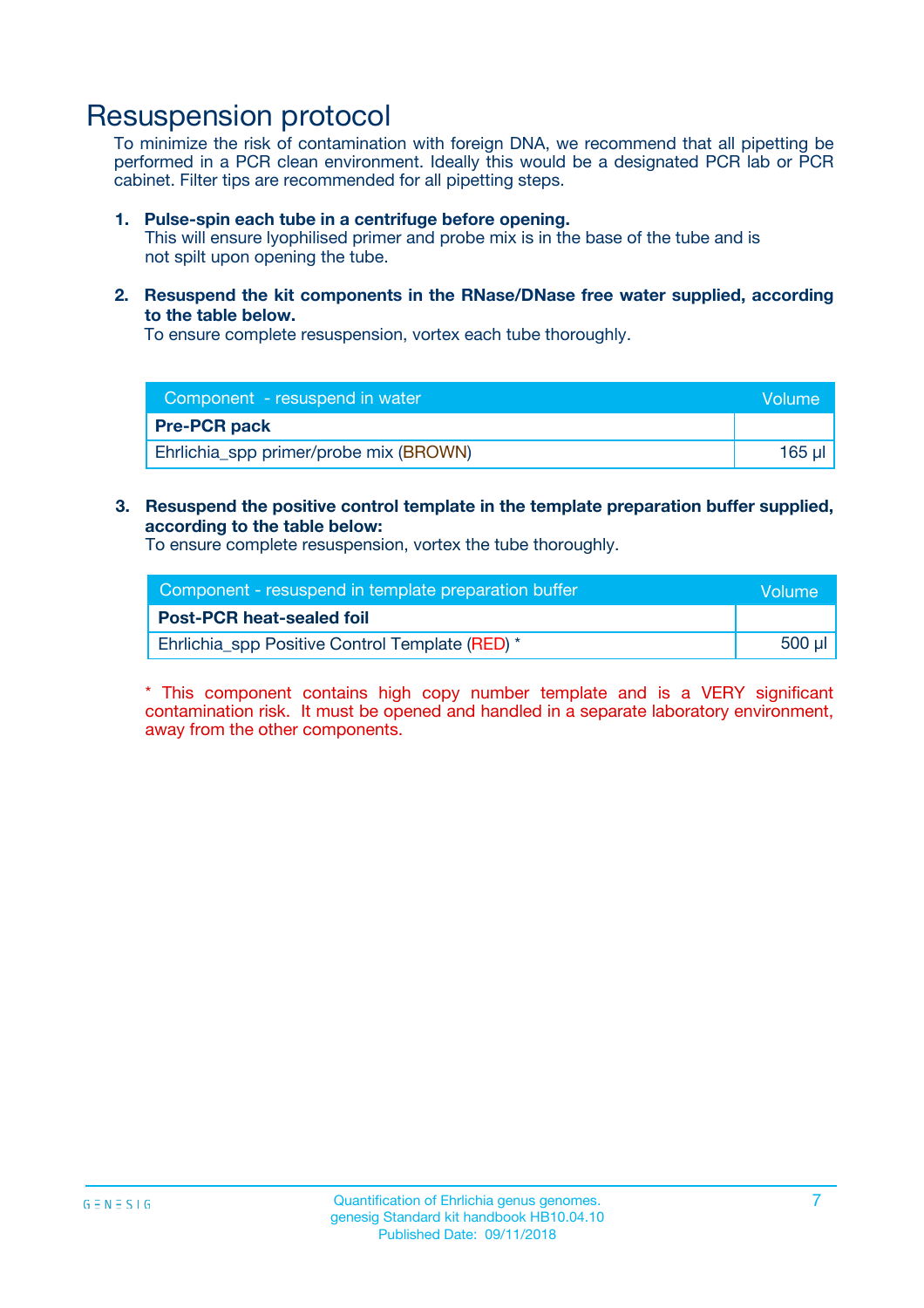# qPCR detection protocol

**1. For each DNA sample prepare a reaction mix according to the table below:** Include sufficient reactions for positive and negative controls.

| Component                                 | Volume       |
|-------------------------------------------|--------------|
| oasig or PrecisionPLUS 2X qPCR Master Mix | 10 $\mu$     |
| Ehrlichia_spp primer/probe mix (BROWN)    | 1 $\mu$      |
| <b>RNase/DNase free water (WHITE)</b>     | $4 \mu$      |
| <b>Final Volume</b>                       | <b>15 ul</b> |

- **2. Pipette 15µl of this mix into each well according to your qPCR experimental plate set up.**
- **3. Prepare DNA templates for each of your samples.**
- **4. Pipette 5µl of DNA template into each well, according to your experimental plate set up.**

For negative control wells use 5µl of RNase/DNase free water. The final volume in each well is 20µl.

**5. If a standard curve is included for quantitative analysis, prepare a reaction mix according to the table below:**

| Component                                 | Volume   |
|-------------------------------------------|----------|
| oasig or PrecisionPLUS 2X qPCR Master Mix | 10 µl    |
| Ehrlichia_spp primer/probe mix (BROWN)    | 1 µI     |
| <b>RNase/DNase free water (WHITE)</b>     | $4 \mu$  |
| <b>Final Volume</b>                       | $15 \mu$ |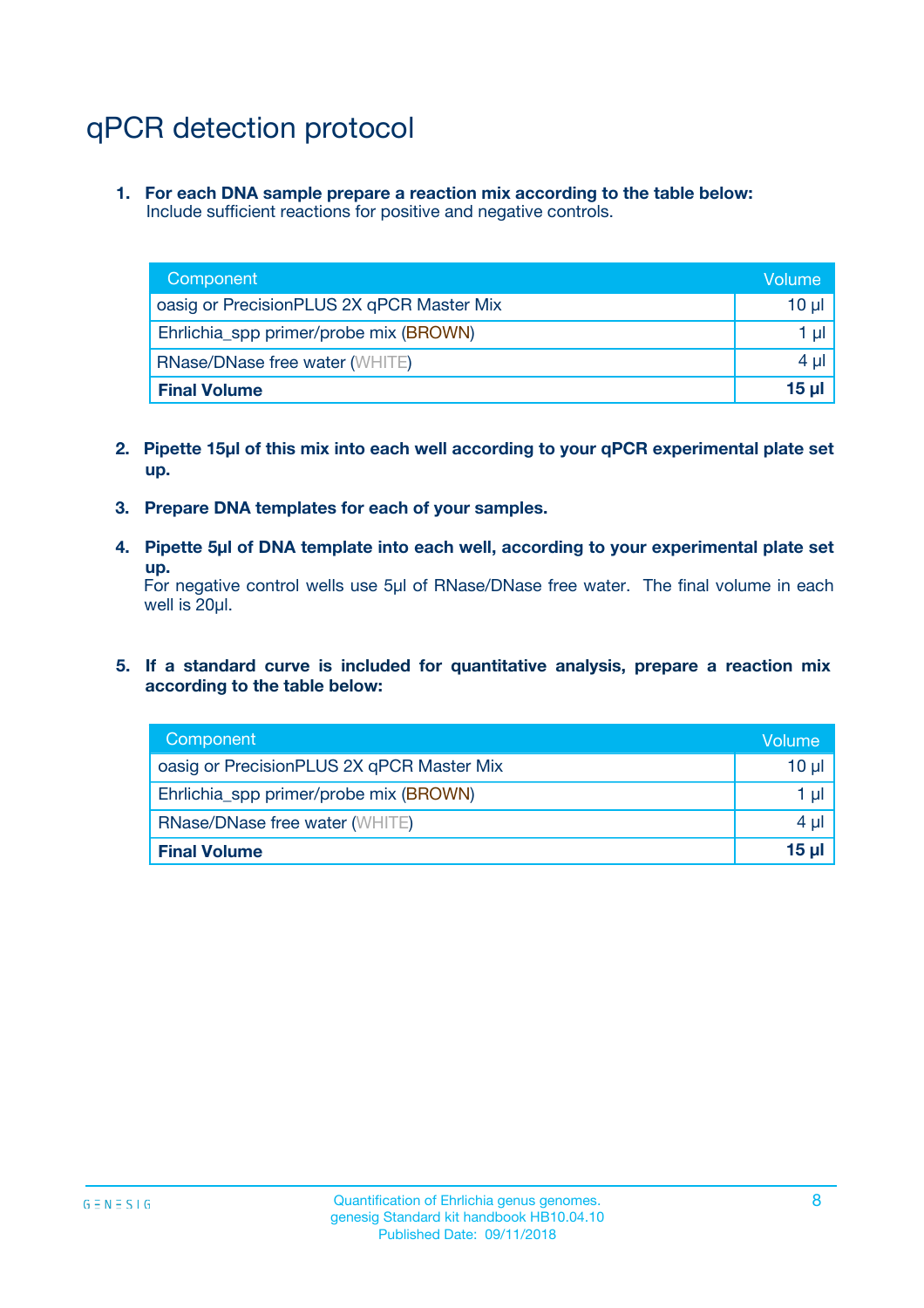### **6. Preparation of a standard curve dilution series.**

- 1) Pipette 90µl of template preparation buffer into 5 tubes and label 2-6
- 2) Pipette 10µl of Positive Control Template (RED) into tube 2
- 3) Vortex thoroughly
- 4) Change pipette tip and pipette 10µl from tube 2 into tube 3
- 5) Vortex thoroughly

Repeat steps 4 and 5 to complete the dilution series

| <b>Standard Curve</b>         | <b>Copy Number</b>     |
|-------------------------------|------------------------|
| Tube 1 Positive control (RED) | $2 \times 10^5$ per µl |
| Tube 2                        | $2 \times 10^4$ per µl |
| Tube 3                        | $2 \times 10^3$ per µl |
| Tube 4                        | $2 \times 10^2$ per µl |
| Tube 5                        | 20 per µl              |
| Tube 6                        | 2 per ul               |

7. Pipette 5µl of standard template into each well for the standard curve according to your experimental plate set up.

The final volume in each well is 20µl.

# qPCR amplification protocol

Amplification conditions using oasig or PrecisionPLUS2X qPCR Master Mix.

|             | <b>Step</b>       | <b>Time</b>     | Temp    |
|-------------|-------------------|-----------------|---------|
|             | Enzyme activation | 2 min           | 95 °C   |
| Cycling x50 | Denaturation      | 10 <sub>s</sub> | 95 $°C$ |
|             | DATA COLLECTION * | 60 s            | 60 °C   |

\* Fluorogenic data should be collected during this step through the FAM channel